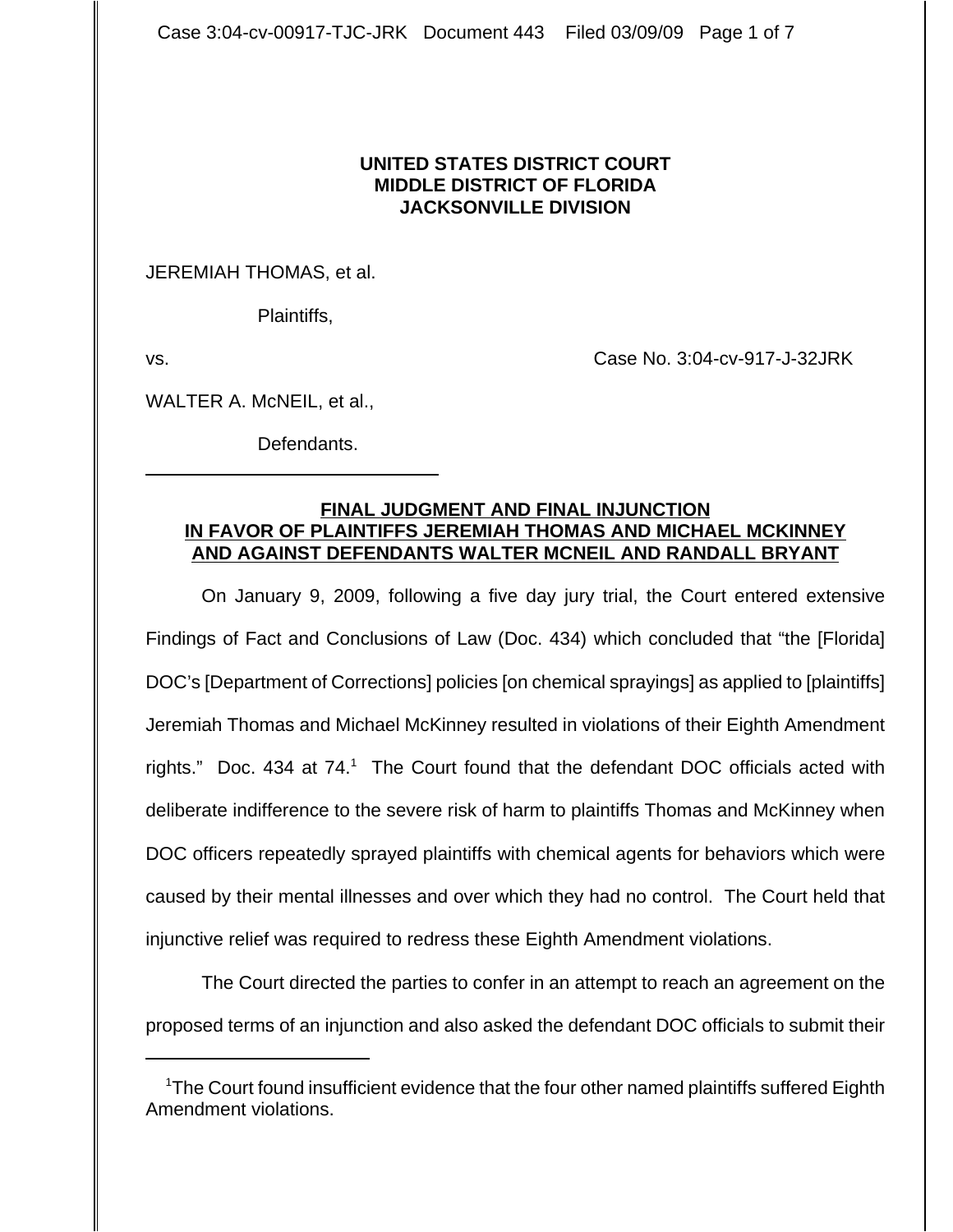proposal for injunctive relief. However, instead of submitting a proposal, defendants stated that they were unable to do so because they oppose the entry of any injunctive order (Doc. 439 at 2). Defendants' refusal to submit a proposal for injunctive relief is puzzling. First, 18 U.S.C. § 3626 (a)(1), counsels the Court to fashion prospective relief which is "narrowly drawn, extends no further than necessary to correct the violation of the Federal right, and is the least intrusive means necessary to correct the violation of the Federal right." The Court presumed that it was defendants, as the officials charged with running the DOC, who would be in the best position to suggest the least intrusive injunctive relief consistent with redressing the constitutional violation. Second, the Court's solicitation of defendants' views on the proper scope of injunctive relief in this type of a situation is strongly encouraged by the Supreme Court. Lewis v. Casey, 518 U.S. 341, 361-62 (1996).<sup>2</sup> Nevertheless, notwithstanding defendants' refusal to assist, the Court must still fashion injunctive relief which finds the balance between redressing the constitutional violation and recognizing that it is primarily defendants' job, and not the Court's, to run the prison system.

As requested, plaintiffs have provided some suggestions to the Court, which the Court has taken into consideration. However, the Court must independently arrive at its decision concerning the terms of injunctive relief. In so doing, the Court calls upon several sources. By borrowing terms, procedures and DOC regulations already in place in related

 $2$ It may be that defendants desire to appeal this Court's finding of a constitutional violation. However, this does not explain defendants' refusal because defendants could suggest terms of an injunction without relinquishing their right to appeal the Court's final judgment.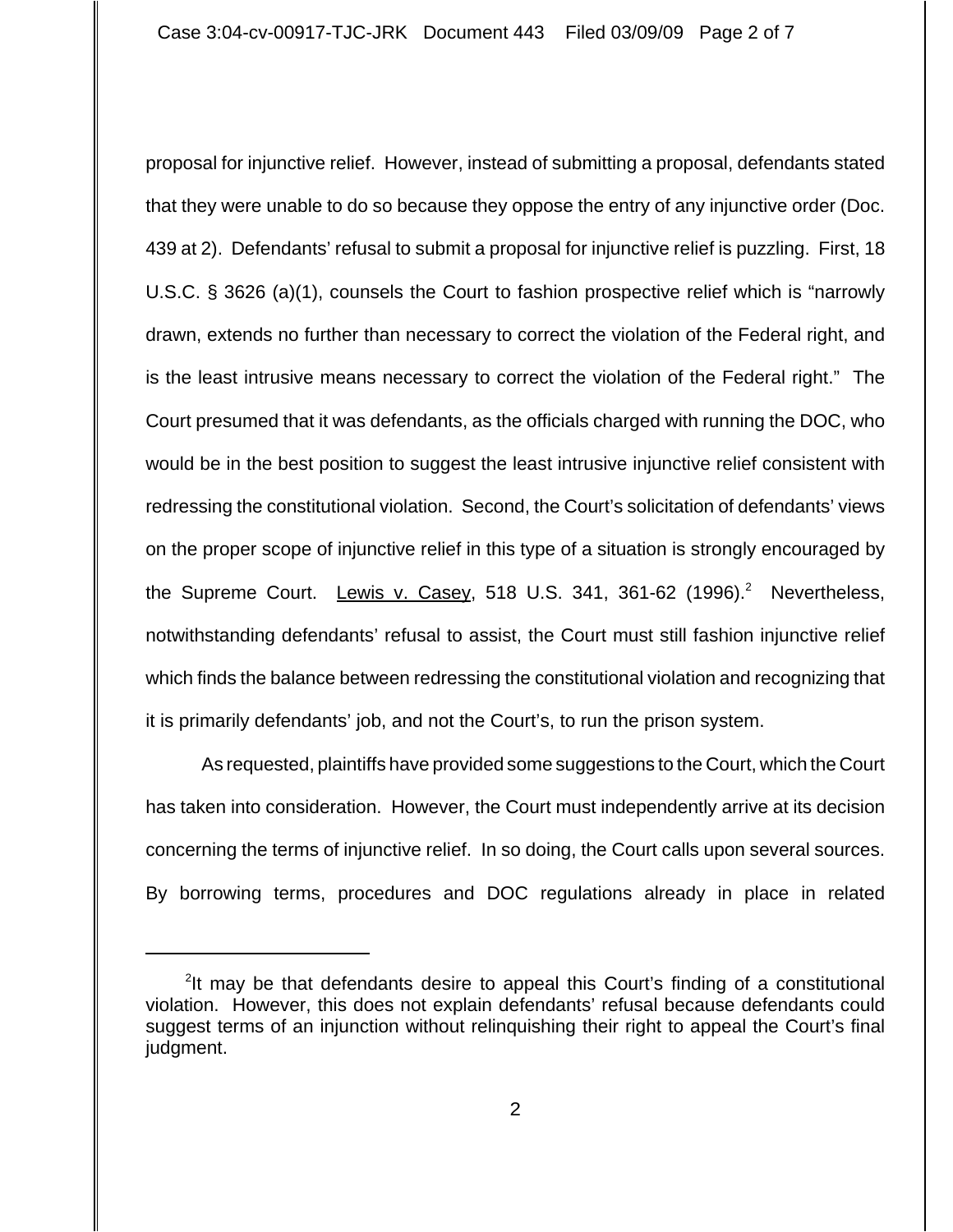circumstances, the Court has endeavored to redress the found constitutional violation, while at the same time following the mandate of 18 U.S.C. § 3626 (a)(1).

The evidence established that a "spontaneous" (or immediate) application of chemical agents by correctional officers is permitted in emergent situations where an inmate's conduct presents immediate danger to the inmate or another person (see Findings of Facts and Conclusions of Law, Doc. 434 at 7 and n.10). In contrast, the "non-spontaneous" use of chemical agents involves "instances where an inmate is engaging in certain prohibited behavior that does not involve harm or the immediate threat of harm to a staff person or another inmate" and requires prior consultation with and approval from supervisors. Id. This case, as alleged and proven, involves only the "non-spontaneous" application of chemical agents.

Second, plaintiffs cite Florida Administrative Code Ann. R. 33-404.107(1)(a), an already existing DOC regulation entitled "Use of Force with Mentally Disordered Inmates," as providing some guidance to the Court in fashioning injunctive relief. This regulation provides in part that, in non-emergency (that is, "non-spontaneous") situations, "medical and mental health care staff shall be consulted to assess if the force to be used is dangerous to that inmate's well-being, or likely to exacerbate the current crisis." Third, as a matter of established DOC policy, in every occasion where DOC security officers are considering the non-spontaneous spraying of an inmate, medical staff is consulted beforehand to determine whether there are any medical contraindications to the application of the chemical agents. Moreover, DOC employs a relatively large staff of mental health professionals on the CM wings at FSP who would also be available to consult about the mental health implications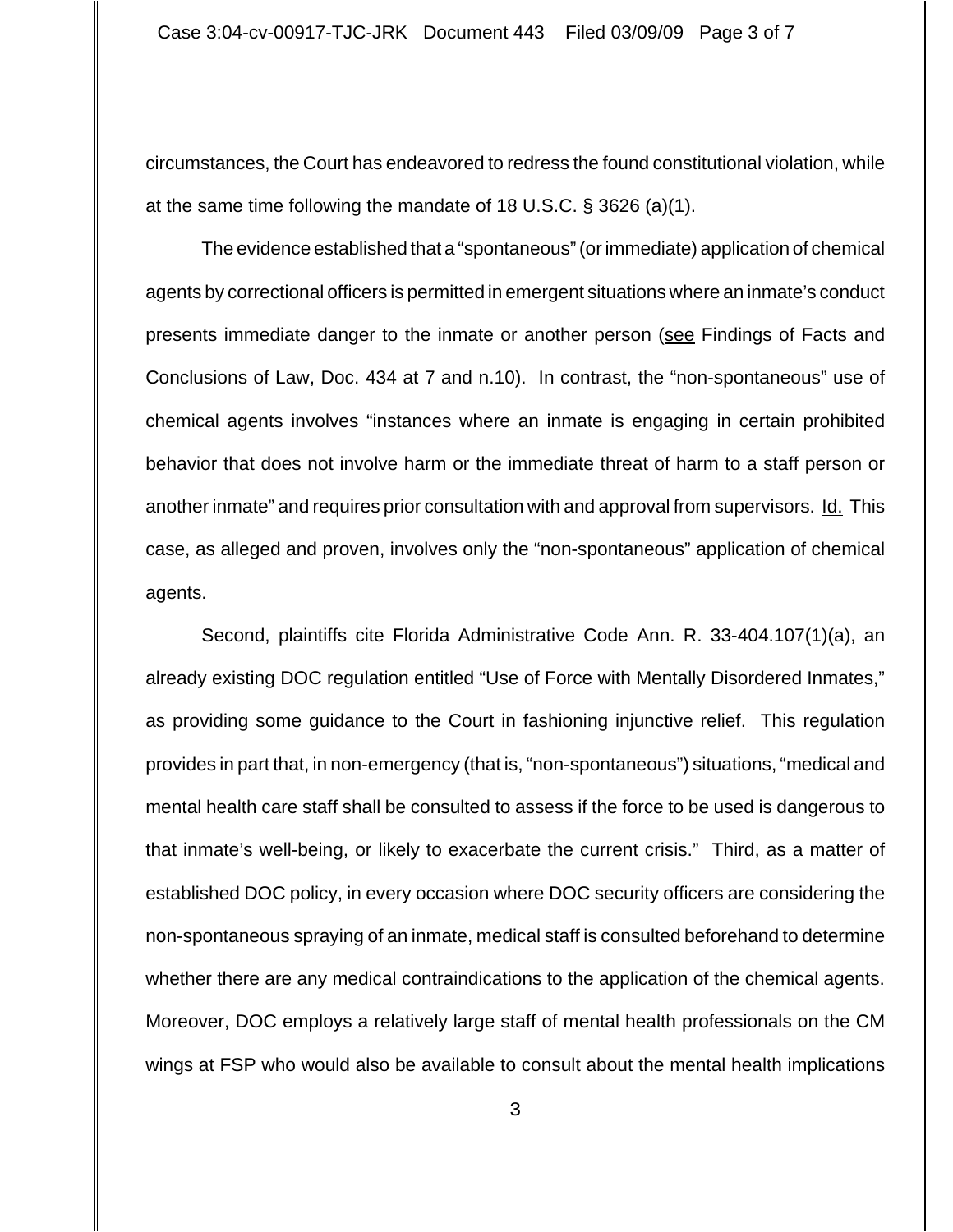of a proposed non-spontaneous spraying.

Fourth, as pleaded and proven, this case involves only the use of chemical agents on mentally ill inmates who are housed in close management ("CM") status at Florida State Prison ("FSP"). Thus, the scope of injunctive relief must also be so demarked. Finally, the testimony was uncontradicted that, so long as Thomas and McKinney are housed at Union Correctional Institution (where they currently are), they are not subject to the nonspontaneous use of chemical agents without prior mental health intervention. Thus, it is only if McKinney and Thomas are returned to CM status at FSP that an injunction is required to protect their Eighth Amendment rights<sup>3</sup>.

Finally, the injunctive relief ordered below only applies to two inmates and should require little or no expenditure of additional resources or disruption of prison operations.

Therefore, upon due consideration and upon finding that the following relief is narrowly drawn, extends no further than necessary to correct the violation of the Federal right, and is the least intrusive means necessary to correct the violation of the Federal right, it is hereby

## **ORDERED AND ADJUDGED**:

1. The findings made in this Order as well as those made in the Findings of Fact and Conclusions of Law (Doc. 434) and the February 11, 2009 Order (Doc. 440) are

 $3$ In their submission, plaintiffs asked the Court to expand the scope of injunctive relief to cover other DOC institutions where McKinney and Thomas might be sent. However, this case was pleaded and proven only as it relates to the CM facilities at FSP. Indeed, other than the Secretary of DOC, the only remaining defendant is the Warden of FSP. Thus, the Court cannot go beyond the pleadings and proof in fashioning injunctive relief.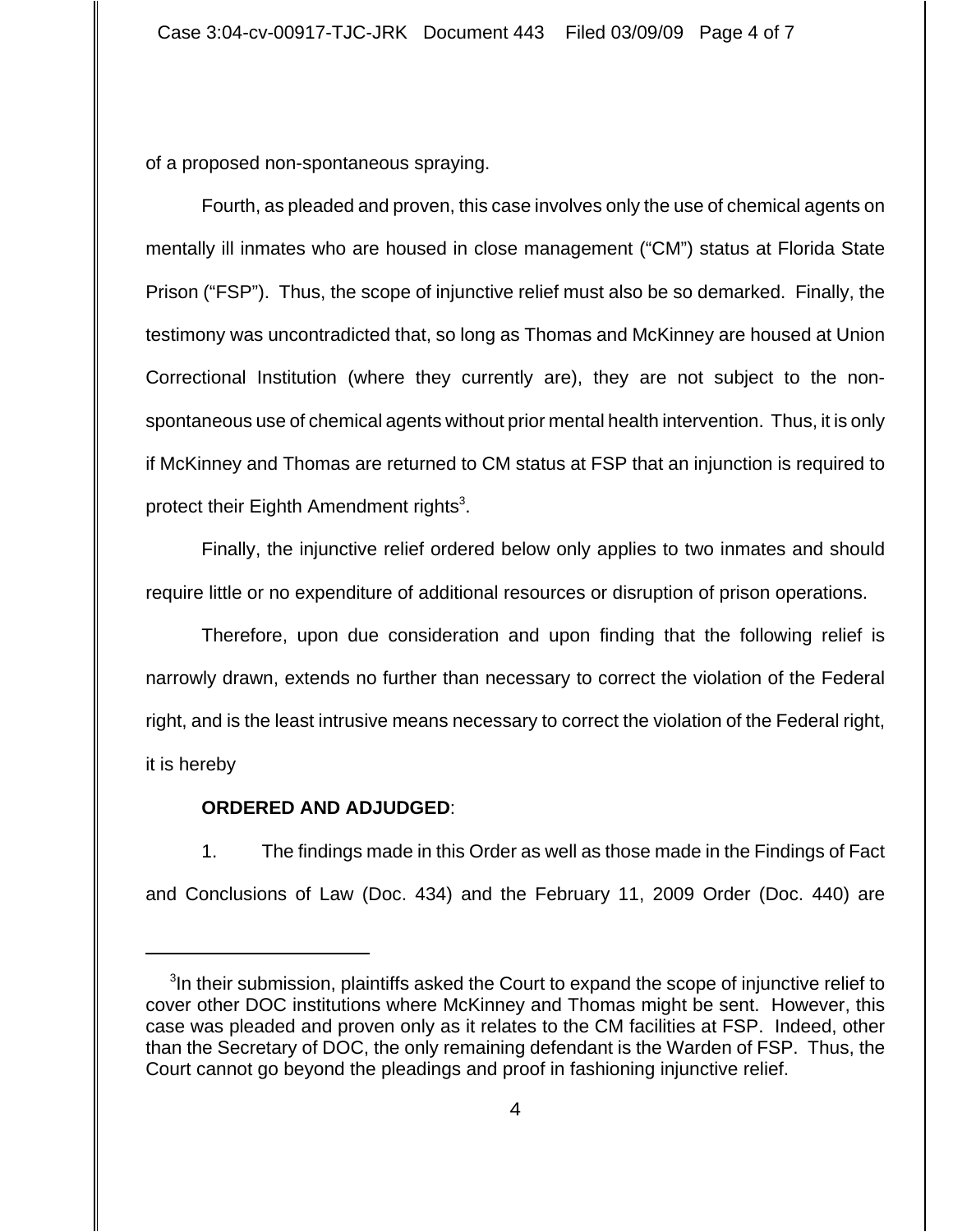incorporated by reference.

2. In the event that plaintiffs Jeremiah Thomas or Michael McKinney are placed in the Florida State Prison (FSP) Close Management (CM) wing, defendants Walter McNeil, as Secretary of the Florida Department of Corrections, and Randall Bryant, as Warden of the Florida State Prison, in their official capacities, are enjoined from allowing the nonspontaneous application of chemical agents to plaintiffs Thomas or McKinney without first consulting with DOC's trained mental health staff so that a mental health professional can determine whether the application of the chemical agents is dangerous to the inmate's wellbeing, likely to exacerbate the current crisis or whether, on account of mental illness, the inmate is currently unable to conform his conduct to comply with the directives being given to him by correctional staff.<sup>4</sup> Once contacted, the mental health professional will use his or her professional judgment to determine whether the non-spontaneous use of chemical agents is contraindicated for that inmate at that time (similar to the prior consultations which now occur with medical staff before non-spontaneous application of chemical agents is permitted). If, after consultation, the mental health professional deems the use of chemical agents to be contraindicated, chemical agents may not be employed at that time.

3. A copy of a Notice reading as follows will be placed in the respective inmate's security, medical and mental health files and will be otherwise posted or disseminated to ensure that all affected DOC personnel are apprised of the injunction:

<sup>&</sup>lt;sup>4</sup>This required prior consultation with mental health staff may or may not lead to the mental health professional going cell front to speak to the inmate. This is left to the judgment of the mental health professional and security staff in the given situation.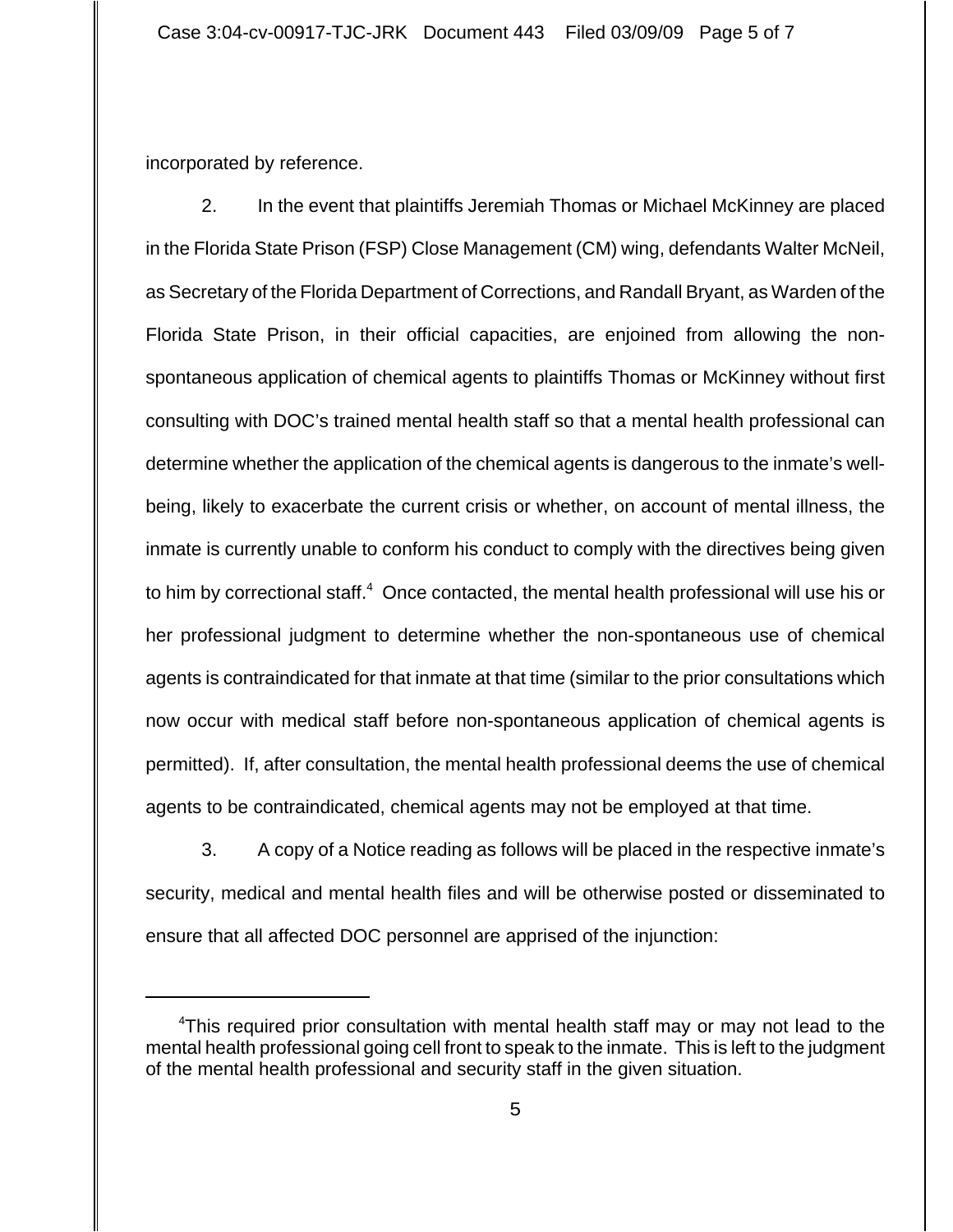**BY ORDER OF THE FEDERAL COURT**, **NO NON-SPONTANEOUS SPRAYING OF INMATE [JEREMIAH THOMAS] [MICHAEL McKINNEY] MAY TAKE PLACE AT FSP ON CM WING WITHOUT PRIOR CONSULTATION WITH A DOC MENTAL HEALTH PROFESSIONAL TO DETERMINE WHETHER THE USE OF CHEMICAL AGENTS IS CONTRAINDICATED. A COMPLETE COPY OF THE COURT'S ORDER IS ON FILE IN THE WARDEN'S OFFICE.**

4. Any non-spontaneous application of chemical agents to Thomas or McKinney at the CM wing of FSP will be videotaped and preserved until further order of the Court.

5. In the event that either Thomas or McKinney are transferred back to FSP CM status, a notice of that transfer will be filed with the Court within fifteen (15) days of the transfer, with a copy to counsel for the plaintiffs. Thereafter, for a period of one (1) year after the transfer, defendants will file a notice with the Court within fifteen (15) days of any nonspontaneous use of chemical agents on either Thomas or McKinney, with a copy to plaintiffs' counsel. The notice will contain proof of compliance with the terms of this injunction.

6. Other than as stated in paragraph five (5), the terms of this injunction will remain applicable until the Court, upon motion by any interested party, dissolves the injunction.<sup>5</sup>

7. This Final Judgment and Final Injunction is hereby entered in favor of plaintiffs

<sup>&</sup>lt;sup>5</sup><u>See</u> 18 U.S.C. § 3626(b)(1).